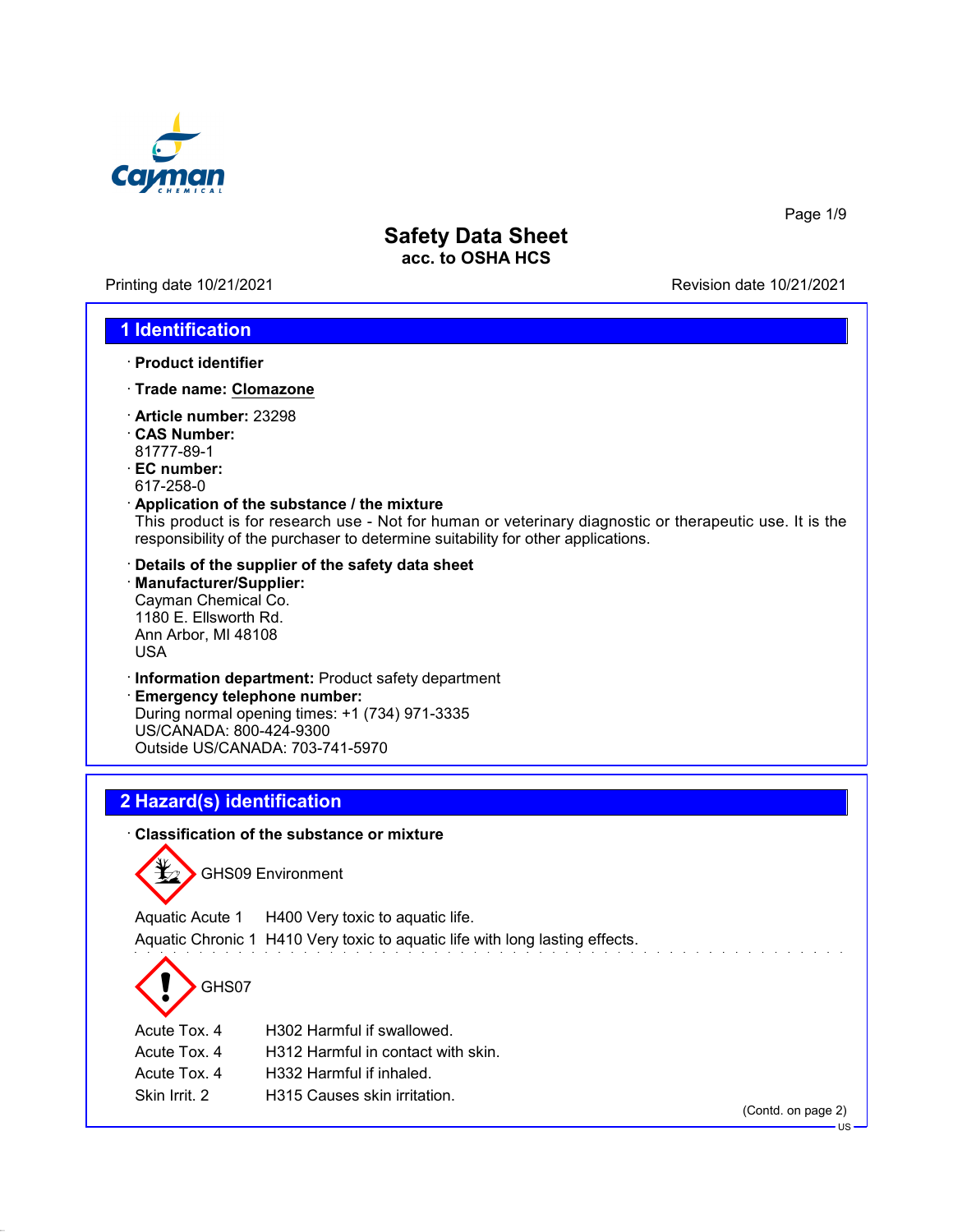Printing date 10/21/2021 **Printing date 10/21/2021** 

### **Trade name: Clomazone**

|                               | (Contd. from page 1)                                                                                  |
|-------------------------------|-------------------------------------------------------------------------------------------------------|
| Eye Irrit. 2A                 | H319 Causes serious eye irritation.                                                                   |
| <b>Label elements</b>         |                                                                                                       |
| <b>GHS label elements</b>     |                                                                                                       |
|                               | The substance is classified and labeled according to the Globally Harmonized System (GHS).            |
| · Hazard pictograms           |                                                                                                       |
|                               |                                                                                                       |
|                               |                                                                                                       |
|                               |                                                                                                       |
| GHS09<br>GHS07                |                                                                                                       |
|                               |                                                                                                       |
| · Signal word Warning         |                                                                                                       |
| <b>Hazard statements</b>      |                                                                                                       |
|                               | H302+H312+H332 Harmful if swallowed, in contact with skin or if inhaled.                              |
| H315                          | Causes skin irritation.                                                                               |
| H319                          | Causes serious eye irritation.                                                                        |
| H400                          | Very toxic to aquatic life.                                                                           |
| H410                          | Very toxic to aquatic life with long lasting effects.                                                 |
| · Precautionary statements    |                                                                                                       |
| P <sub>261</sub>              | Avoid breathing dust/fume/gas/mist/vapors/spray                                                       |
| P <sub>264</sub>              | Wash thoroughly after handling.                                                                       |
| P270                          | Do not eat, drink or smoke when using this product.                                                   |
| P271                          | Use only outdoors or in a well-ventilated area.                                                       |
| P273<br>P280                  | Avoid release to the environment.                                                                     |
| P301+P312                     | Wear protective gloves/protective clothing/eye protection/face protection.                            |
| P330                          | If swallowed: Call a poison center/doctor if you feel unwell.<br>Rinse mouth.                         |
| P302+P352                     | If on skin: Wash with plenty of water.                                                                |
| P321                          | Specific treatment (see on this label).                                                               |
| P304+P340                     | IF INHALED: Remove person to fresh air and keep comfortable for breathing.                            |
|                               | P305+P351+P338 If in eyes: Rinse cautiously with water for several minutes. Remove contact lenses, if |
|                               | present and easy to do. Continue rinsing.                                                             |
| P332+P313                     | If skin irritation occurs: Get medical advice/attention.                                              |
| P362+P364                     | Take off contaminated clothing and wash it before reuse.                                              |
| P337+P313                     | If eye irritation persists: Get medical advice/attention.                                             |
| P391                          | Collect spillage.                                                                                     |
| P501                          | Dispose of contents/container in accordance with local/regional/national/international                |
|                               | regulations.                                                                                          |
| <b>Classification system:</b> |                                                                                                       |
| NFPA ratings (scale 0 - 4)    |                                                                                                       |
|                               | Health = $3$                                                                                          |
|                               | $Fire = 0$                                                                                            |
|                               | Reactivity = $0$                                                                                      |
|                               |                                                                                                       |
| HMIS-ratings (scale 0 - 4)    |                                                                                                       |
| <b>HEALTH</b><br>$\boxed{2}$  | Health $= 2$                                                                                          |
| $\boxed{0}$<br><b>FIRE</b>    | $Fire = 0$                                                                                            |
| REACTIVITY <sup>0</sup>       | Reactivity = $0$                                                                                      |
|                               |                                                                                                       |
| Other hazards                 |                                                                                                       |
|                               | <b>Results of PBT and vPvB assessment</b>                                                             |
| · PBT: Not applicable.        | (Contd. on page 3)                                                                                    |
|                               | $US -$                                                                                                |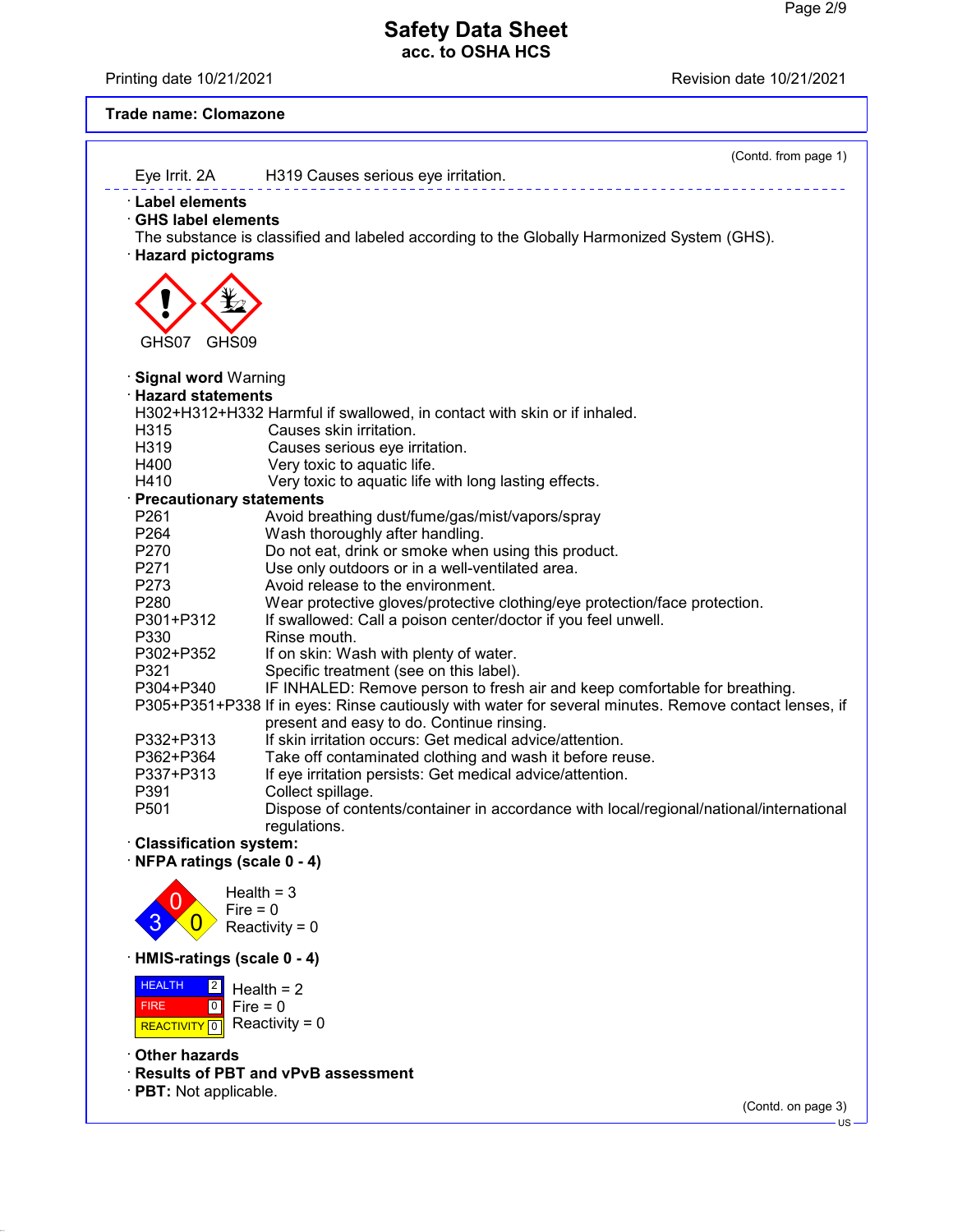Printing date 10/21/2021 Revision date 10/21/2021

#### **Trade name: Clomazone**

· **vPvB:** Not applicable.

(Contd. from page 2)

### **3 Composition/information on ingredients**

- · **Chemical characterization: Substances**
- · **CAS No. Description**
- 81777-89-1 Clomazone
- · **Identification number(s)**
- · **EC number:** 617-258-0

### **4 First-aid measures**

#### · **Description of first aid measures**

· **General information:**

Symptoms of poisoning may even occur after several hours; therefore medical observation for at least 48 hours after the accident.

· **After inhalation:**

Supply fresh air. If required, provide artificial respiration. Keep patient warm. Consult doctor if symptoms persist.

In case of unconsciousness place patient stably in side position for transportation.

· **After skin contact:** Immediately wash with water and soap and rinse thoroughly.

#### · **After eye contact:**

Rinse opened eye for several minutes under running water. If symptoms persist, consult a doctor.

- · **After swallowing:** Immediately call a doctor.
- · **Information for doctor:**
- · **Most important symptoms and effects, both acute and delayed** May cause anemia, cough, CNS depression, drowsiness, headache, heart damage, lassitude (weakness, exhaustion), liver damage, narcosis, reproductive effects, teratogenic effects. No further relevant information available.
- · **Indication of any immediate medical attention and special treatment needed** No further relevant information available.

# **5 Fire-fighting measures**

- · **Extinguishing media**
- · **Suitable extinguishing agents:**

Use fire fighting measures that suit the environment.

- A solid water stream may be inefficient.
- · **Special hazards arising from the substance or mixture** No further relevant information available.
- · **Advice for firefighters**

· **Protective equipment:** Mouth respiratory protective device.

### **6 Accidental release measures**

· **Personal precautions, protective equipment and emergency procedures** Not required. · **Environmental precautions:**

Inform respective authorities in case of seepage into water course or sewage system. Do not allow to enter sewers/ surface or ground water.

· **Methods and material for containment and cleaning up:** Ensure adequate ventilation.

(Contd. on page 4)

US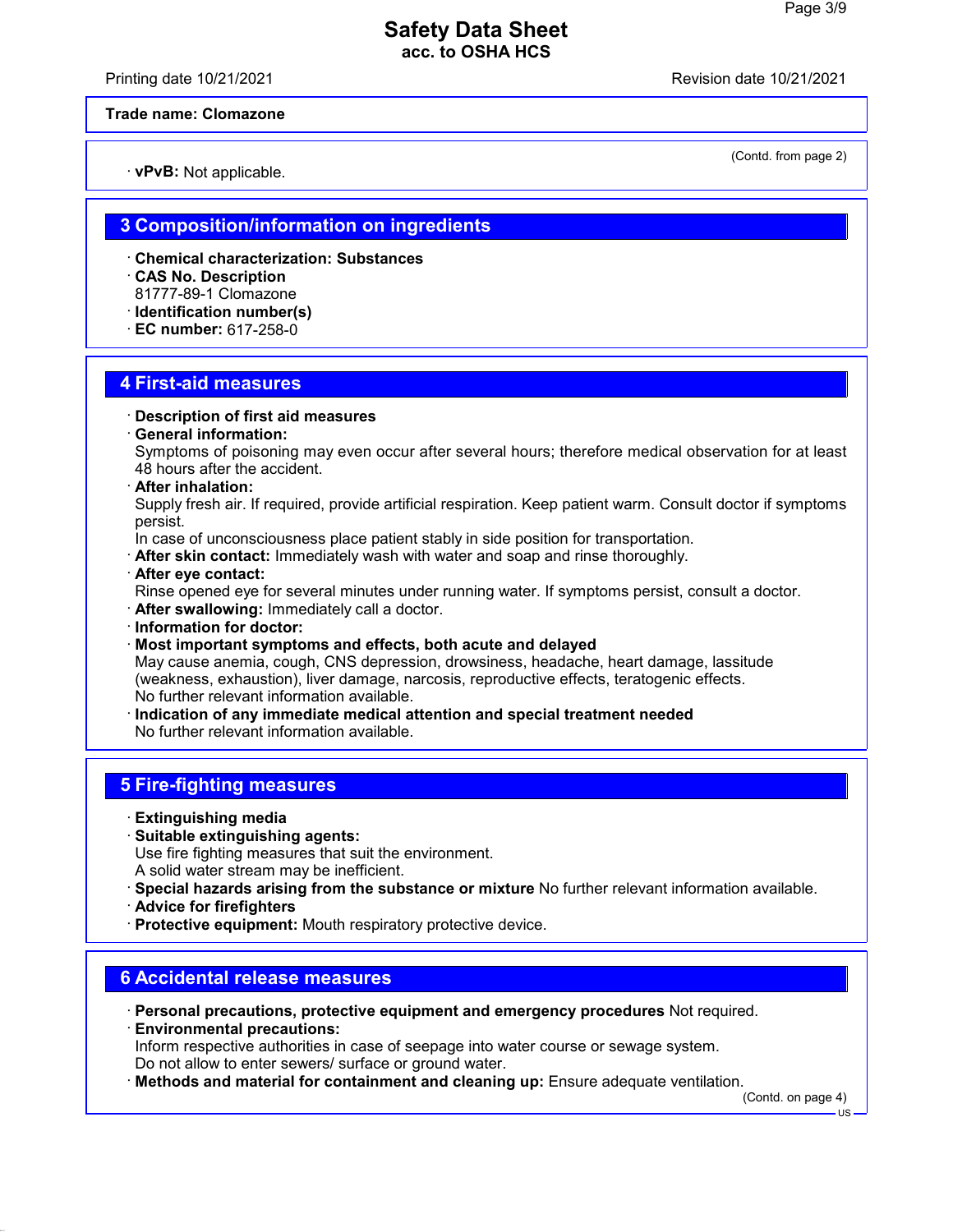Printing date 10/21/2021 **Printing date 10/21/2021** 

#### **Trade name: Clomazone**

· **Reference to other sections**

See Section 7 for information on safe handling. See Section 8 for information on personal protection equipment. See Section 13 for disposal information.

- · **Protective Action Criteria for Chemicals**
- · **PAC-1:** Substance is not listed.
- · **PAC-2:** Substance is not listed.
- · **PAC-3:** Substance is not listed.

# **7 Handling and storage**

#### · **Handling:**

- · **Precautions for safe handling** Thorough dedusting.
- Ensure good ventilation/exhaustion at the workplace.
- · **Information about protection against explosions and fires:** No special measures required.
- · **Conditions for safe storage, including any incompatibilities**
- · **Storage:**
- · **Requirements to be met by storerooms and receptacles:** No special requirements.
- · **Information about storage in one common storage facility:** Not required.
- · **Further information about storage conditions:** Keep receptacle tightly sealed.
- · **Specific end use(s)** No further relevant information available.

### **8 Exposure controls/personal protection**

· **Additional information about design of technical systems:** No further data; see item 7.

- · **Control parameters**
- · **Components with limit values that require monitoring at the workplace:** Not required.
- · **Additional information:** The lists that were valid during the creation were used as basis.
- · **Exposure controls**
- · **Personal protective equipment:**
- · **General protective and hygienic measures:** Keep away from foodstuffs, beverages and feed. Immediately remove all soiled and contaminated clothing. Wash hands before breaks and at the end of work. Avoid contact with the eyes and skin.
- · **Breathing equipment:**

In case of brief exposure or low pollution use respiratory filter device. In case of intensive or longer exposure use respiratory protective device that is independent of circulating air.

· **Protection of hands:**



Protective gloves

The glove material has to be impermeable and resistant to the product/ the substance/ the preparation. Due to missing tests no recommendation to the glove material can be given for the product/ the preparation/ the chemical mixture.

Selection of the glove material on consideration of the penetration times, rates of diffusion and the degradation

(Contd. on page 5)

(Contd. from page 3)

US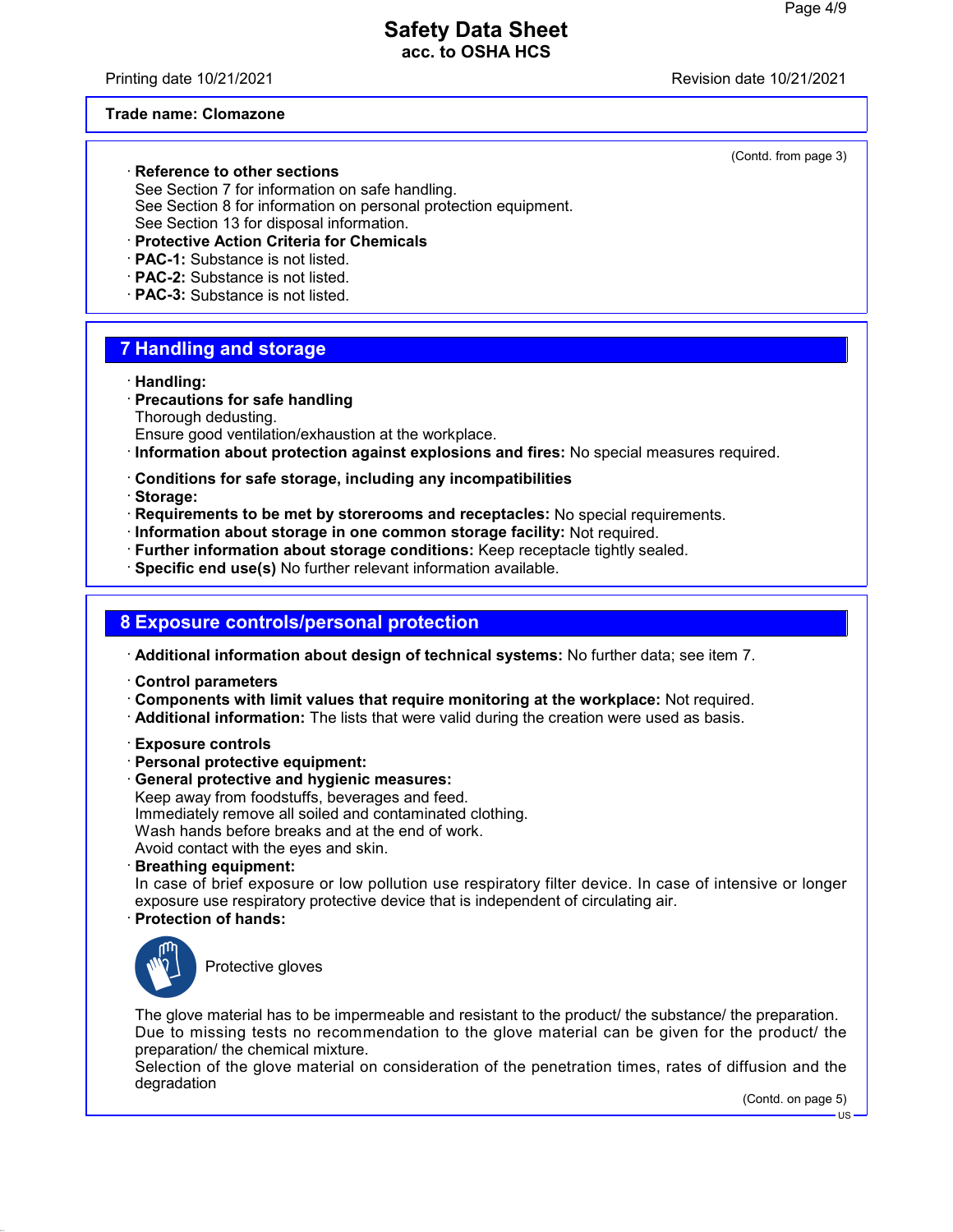Printing date 10/21/2021 Revision date 10/21/2021

(Contd. from page 4)

#### **Trade name: Clomazone**

#### · **Material of gloves**

The selection of the suitable gloves does not only depend on the material, but also on further marks of quality and varies from manufacturer to manufacturer.

### · **Penetration time of glove material**

The exact break through time has to be found out by the manufacturer of the protective gloves and has to be observed.

### · **Eye protection:**



Tightly sealed goggles

# **9 Physical and chemical properties** · **Information on basic physical and chemical properties** · **General Information** · **Appearance: Form:** Solid **Color:** Not determined.<br> **Color:** Characteristic · **Odor:** Characteristic · **Structural Formula** C12H14ClNO2 · **Molecular Weight** 239.7 g/mol · Odor threshold: Not determined. · **pH-value:** Not applicable. · **Change in condition Melting point/Melting range:** Undetermined. **Boiling point/Boiling range:** Undetermined. · **Flash point:** Not applicable. · **Flammability (solid, gaseous):** Product is not flammable. · **Decomposition temperature:** Not determined. · **Auto igniting:** Not determined. · **Danger of explosion:** Product does not present an explosion hazard. · **Explosion limits:** Not determined. **Upper:** Not determined. · Vapor pressure: Not applicable. **· Density:** Not determined. · **Relative density Not determined.** • **Vapor density**<br>• **Evaporation rate Not applicable.**<br>• **Evaporation rate Not applicable.** · Evaporation rate · **Solubility in / Miscibility with** Water: Water: Not determined. · **Partition coefficient (n-octanol/water):** Not determined. · **Viscosity: Dynamic:** Not applicable.

(Contd. on page 6)

US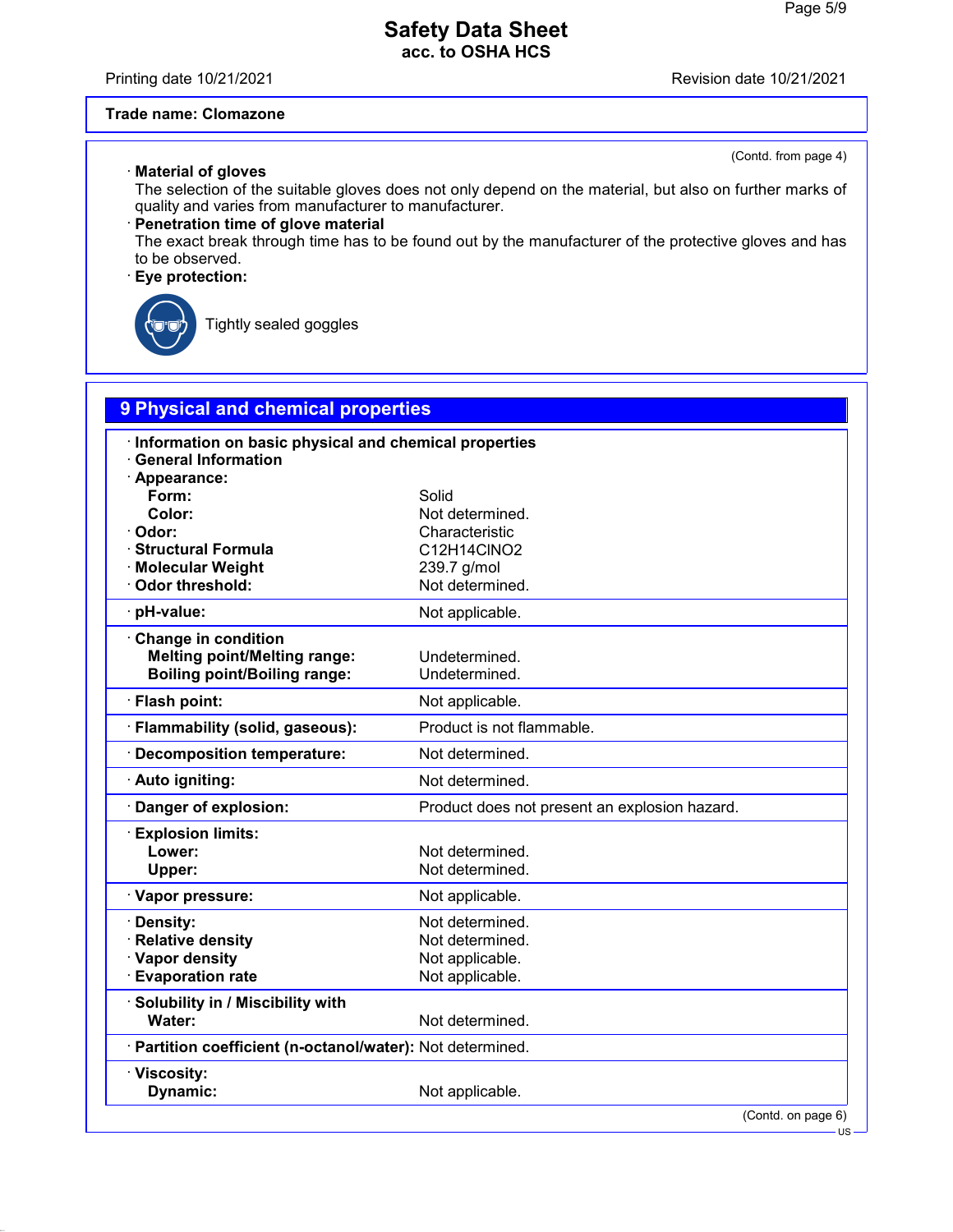Printing date 10/21/2021 Revision date 10/21/2021

**Trade name: Clomazone**

|                                 | (Contd. from page 5)                                                                             |
|---------------------------------|--------------------------------------------------------------------------------------------------|
| Kinematic:<br><b>SOLUBILITY</b> | Not applicable.<br>DMF: 33 mg/ml; DMSO: 16 mg/ml; Ethanol: 33 mg/ml; PBS<br>$(pH 7.2)$ : 1 mg/ml |
| Other information               | No further relevant information available.                                                       |

# **10 Stability and reactivity**

- · **Reactivity** No further relevant information available.
- · **Chemical stability**
- · **Thermal decomposition / conditions to be avoided:** No decomposition if used according to specifications.
- · **Possibility of hazardous reactions** No dangerous reactions known.
- · **Conditions to avoid** No further relevant information available.
- · **Incompatible materials:** strong oxidizing agents
- · **Hazardous decomposition products:**

carbon dioxide, carbon monoxide, carbon monoxide, nitrogen oxides

# **11 Toxicological information**

- · **RTECS Number** NY2977000
- · **Information on toxicological effects**
- · **Acute toxicity:**

#### · **LD/LC50 values that are relevant for classification:**

Oral LD50 1,369 mg/kg (rat)

- · **Primary irritant effect:**
- · **on the skin:** Irritant to skin and mucous membranes.
- · **on the eye:** Irritating effect.
- · **Sensitization:** No sensitizing effects known.
- · **Additional toxicological information:**
- · **Carcinogenic categories**
- · **IARC (International Agency for Research on Cancer)** Substance is not listed.
- · **NTP (National Toxicology Program)** Substance is not listed.
- · **OSHA-Ca (Occupational Safety & Health Administration)** Substance is not listed.

# **12 Ecological information**

- · **Toxicity**
- · **Aquatic toxicity:** No further relevant information available.
- · **Persistence and degradability** No further relevant information available.
- · **Behavior in environmental systems:**
- · **Bioaccumulative potential** No further relevant information available.
- · **Mobility in soil** No further relevant information available.
- · **Ecotoxical effects:**
- · **Remark:** Very toxic for fish
- · **Additional ecological information:**
- · **General notes:**

Water hazard class 3 (Self-assessment): extremely hazardous for water

Do not allow product to reach ground water, water course or sewage system, even in small quantities.

(Contd. on page 7)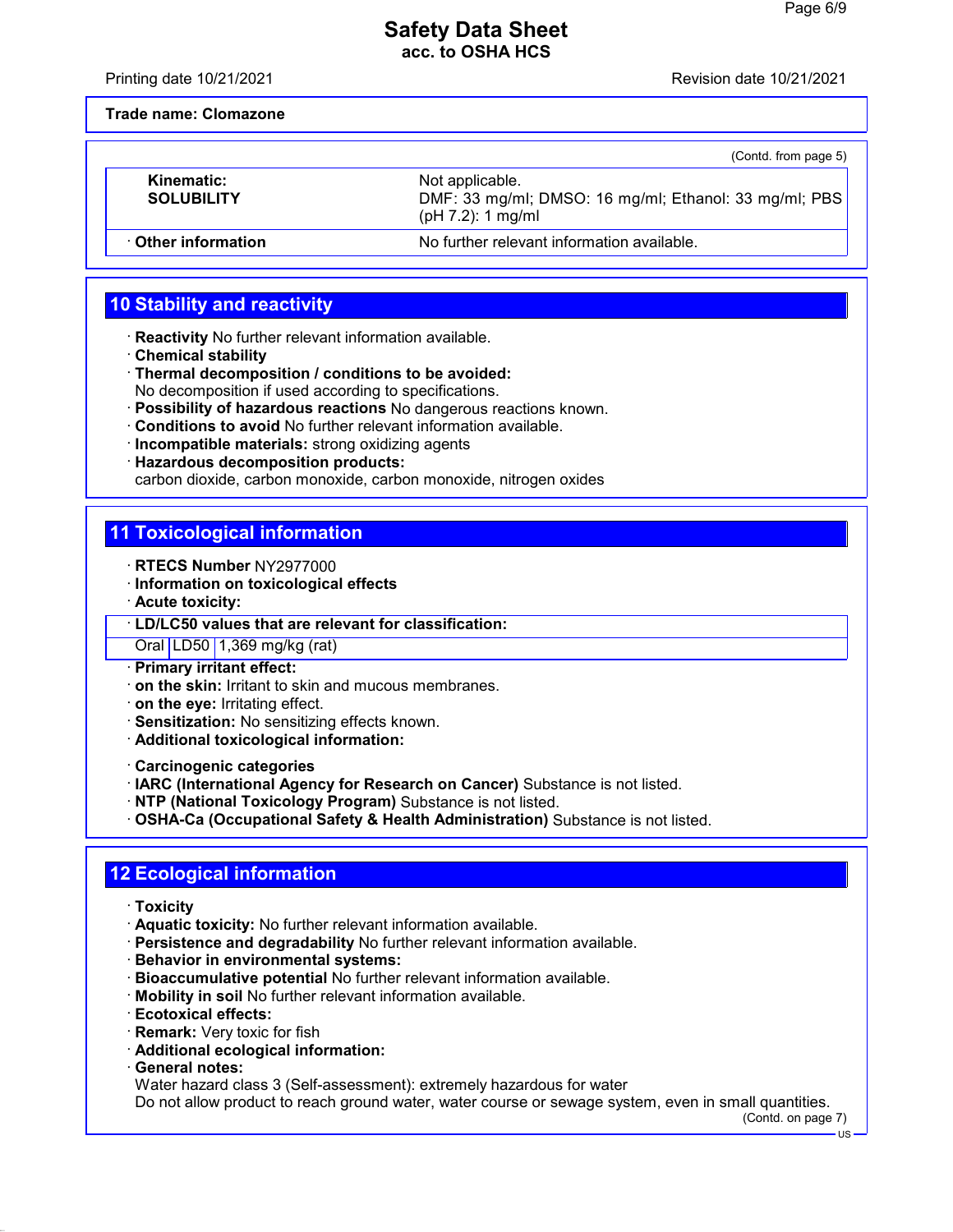Printing date 10/21/2021 **Printing date 10/21/2021** 

(Contd. from page 6)

### **Trade name: Clomazone**

Danger to drinking water if even extremely small quantities leak into the ground. Also poisonous for fish and plankton in water bodies. Very toxic for aquatic organisms

### · **Results of PBT and vPvB assessment**

### · **PBT:** Not applicable.

· **vPvB:** Not applicable.

· **Other adverse effects** No further relevant information available.

# **13 Disposal considerations**

· **Waste treatment methods**

· **Recommendation:**

Must not be disposed of together with household garbage. Do not allow product to reach sewage system.

· **Uncleaned packagings:**

· **Recommendation:** Disposal must be made according to official regulations.

| ∙ UN-Number                              |                                                                   |
|------------------------------------------|-------------------------------------------------------------------|
| · DOT, IMDG, IATA                        | <b>UN3077</b>                                                     |
| · UN proper shipping name<br>· DOT, IATA | Environmentally hazardous substance, solid, n.o.s.<br>(Clomazone) |
| · IMDG                                   | ENVIRONMENTALLY HAZARDOUS SUBSTANCE.<br>SOLID, N.O.S. (Clomazone) |
| · Transport hazard class(es)             |                                                                   |
| $\cdot$ DOT, IMDG                        |                                                                   |
|                                          |                                                                   |
| · Class<br>· Label                       | 9 Miscellaneous dangerous substances and articles<br>9<br>.       |
| · IATA                                   |                                                                   |
|                                          |                                                                   |
| · Class                                  | 9 Miscellaneous dangerous substances and articles                 |
| · Label                                  | 9                                                                 |
| · Packing group                          | III                                                               |
| · DOT, IMDG, IATA                        |                                                                   |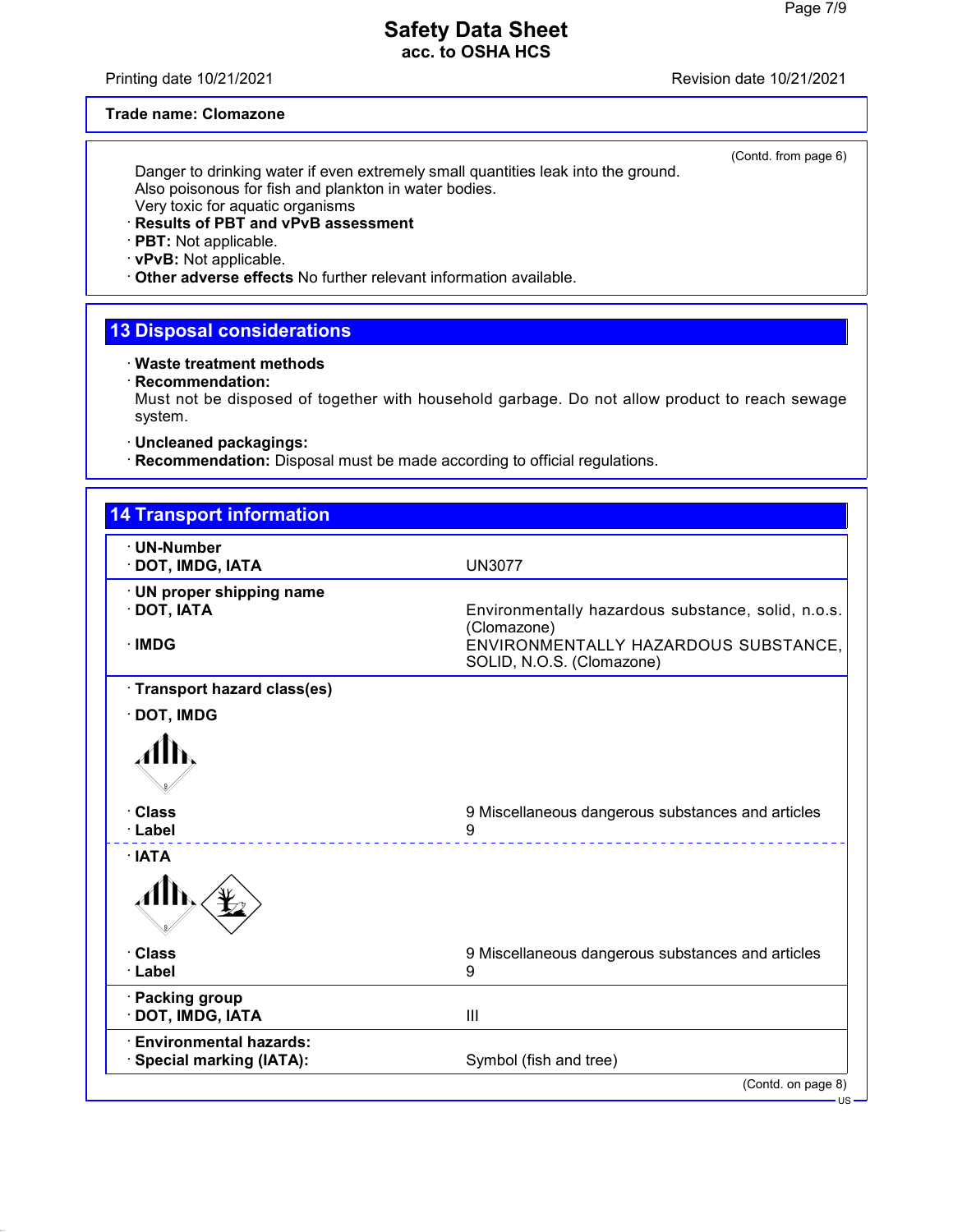Printing date 10/21/2021 **Printing date 10/21/2021** 

**Trade name: Clomazone**

|                                                  | (Contd. from page 7)                                                                                                                                                                                                                                                                           |
|--------------------------------------------------|------------------------------------------------------------------------------------------------------------------------------------------------------------------------------------------------------------------------------------------------------------------------------------------------|
| · Special precautions for user                   | Warning: Miscellaneous dangerous substances and<br>articles                                                                                                                                                                                                                                    |
| · Hazard identification number (Kemler code): 90 |                                                                                                                                                                                                                                                                                                |
| · EMS Number:                                    | $F-A, S-F$                                                                                                                                                                                                                                                                                     |
| · Stowage Category                               | A                                                                                                                                                                                                                                                                                              |
| · Stowage Code                                   | SW23 When transported in BK3 bulk container, see<br>7.6.2.12 and 7.7.3.9.                                                                                                                                                                                                                      |
| Transport in bulk according to Annex II of       |                                                                                                                                                                                                                                                                                                |
| <b>MARPOL73/78 and the IBC Code</b>              | Not applicable.                                                                                                                                                                                                                                                                                |
| · Transport/Additional information:              |                                                                                                                                                                                                                                                                                                |
| $\cdot$ DOT                                      |                                                                                                                                                                                                                                                                                                |
| <b>Quantity limitations</b>                      | On passenger aircraft/rail: 400 kg<br>On cargo aircraft only: 400 kg                                                                                                                                                                                                                           |
| · IMDG                                           |                                                                                                                                                                                                                                                                                                |
| · Limited quantities (LQ)                        | 5 kg                                                                                                                                                                                                                                                                                           |
| <b>Excepted quantities (EQ)</b>                  | Code: E1                                                                                                                                                                                                                                                                                       |
|                                                  | Maximum net quantity per inner packaging: 30 g<br>Maximum net quantity per outer packaging: 1000 g                                                                                                                                                                                             |
| $\cdot$ IATA                                     |                                                                                                                                                                                                                                                                                                |
| · Remarks:                                       | When sold in quantities of less than or equal to 1 mL,<br>or 1 g, with an Excepted Quantity Code of<br>E1, E2, E4, or E5, this item meets the De Minimis<br>Quantities exemption, per IATA 2.6.10.<br>Therefore packaging does not have to be labeled as<br>Dangerous Goods/Excepted Quantity. |
| · UN "Model Regulation":                         | UN 3077 ENVIRONMENTALLY HAZARDOUS<br>SUBSTANCE, SOLID, N.O.S. (CLOMAZONE), 9, III                                                                                                                                                                                                              |

### **15 Regulatory information**

- · **Safety, health and environmental regulations/legislation specific for the substance or mixture** No further relevant information available.
- · **Sara**
- · **Section 355 (extremely hazardous substances):** Substance is not listed.
- · **Section 313 (Specific toxic chemical listings):** Substance is not listed.
- · **TSCA (Toxic Substances Control Act):** Substance is not listed.
- · **Hazardous Air Pollutants** Substance is not listed.
- · **Proposition 65**
- · **Chemicals known to cause cancer:** Substance is not listed.
- · **Chemicals known to cause reproductive toxicity for females:** Substance is not listed.
- · **Chemicals known to cause reproductive toxicity for males:** Substance is not listed.
- · **Chemicals known to cause developmental toxicity:** Substance is not listed.
- · **Carcinogenic categories**
- · **EPA (Environmental Protection Agency)** Substance is not listed.
- · **TLV (Threshold Limit Value)** Substance is not listed.
- · **NIOSH-Ca (National Institute for Occupational Safety and Health)** Substance is not listed.

(Contd. on page 9)

 $\overline{18}$